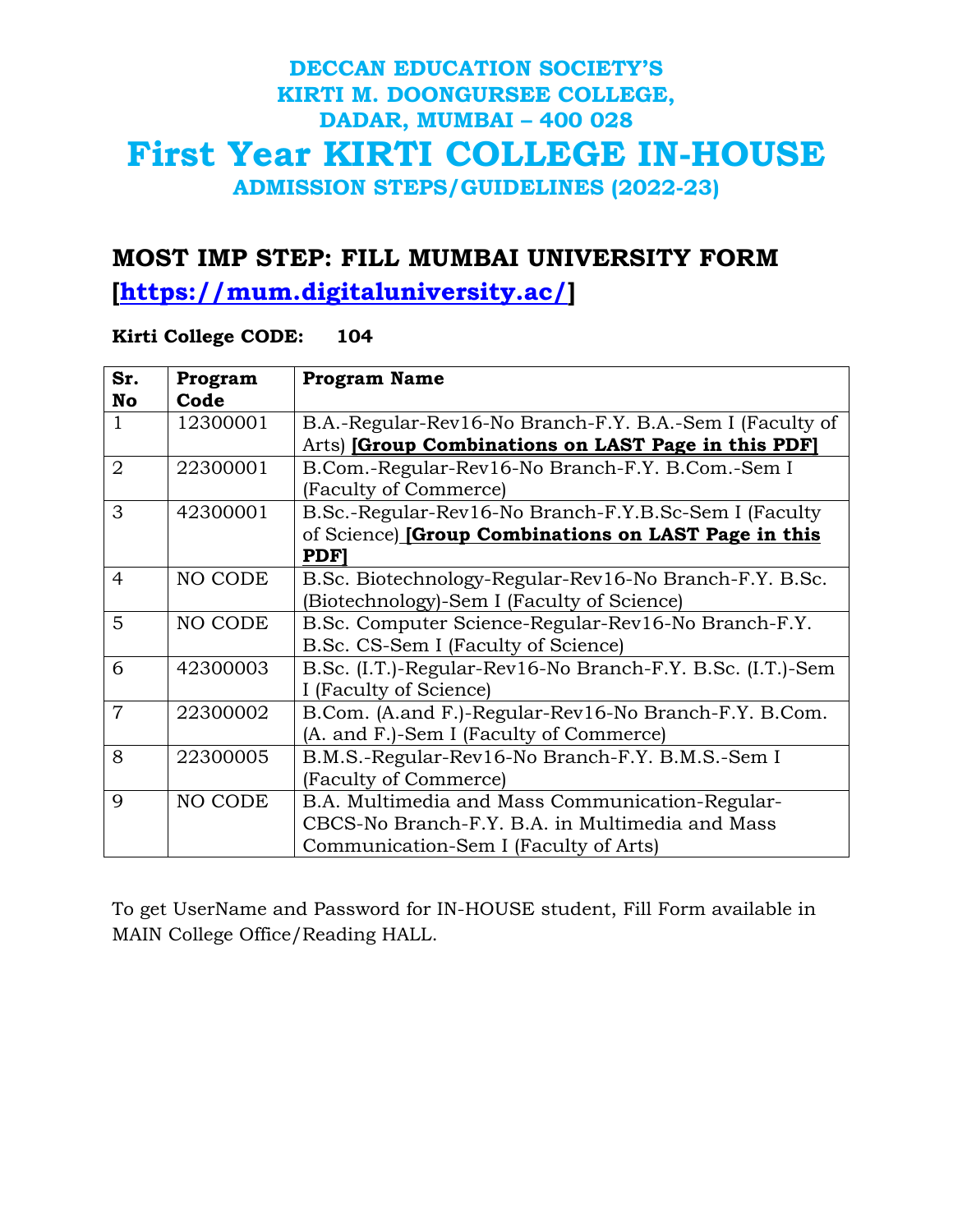Open browser and type<https://livestudent.deccansociety.org/> in Address Bar. It will display dialogue box for login.



Login with USERNAME and PASSWORD which you received after filling IN-HOUSE Form in Reading HALL.

After signing in you will see following screen.

| Reset Password                                                                                                                             |  |
|--------------------------------------------------------------------------------------------------------------------------------------------|--|
| Old Password                                                                                                                               |  |
| New Password                                                                                                                               |  |
| Confirm Password                                                                                                                           |  |
| $99 - 11$<br>Vinty                                                                                                                         |  |
| OR                                                                                                                                         |  |
| very<br>xyz@gmail.com                                                                                                                      |  |
| By clicking <b>Executiveness</b> , you agree to the Terms and<br>$Q$ 1 Agree<br>Conditions set out by this site, including our Cookie Use. |  |
| Reset Password                                                                                                                             |  |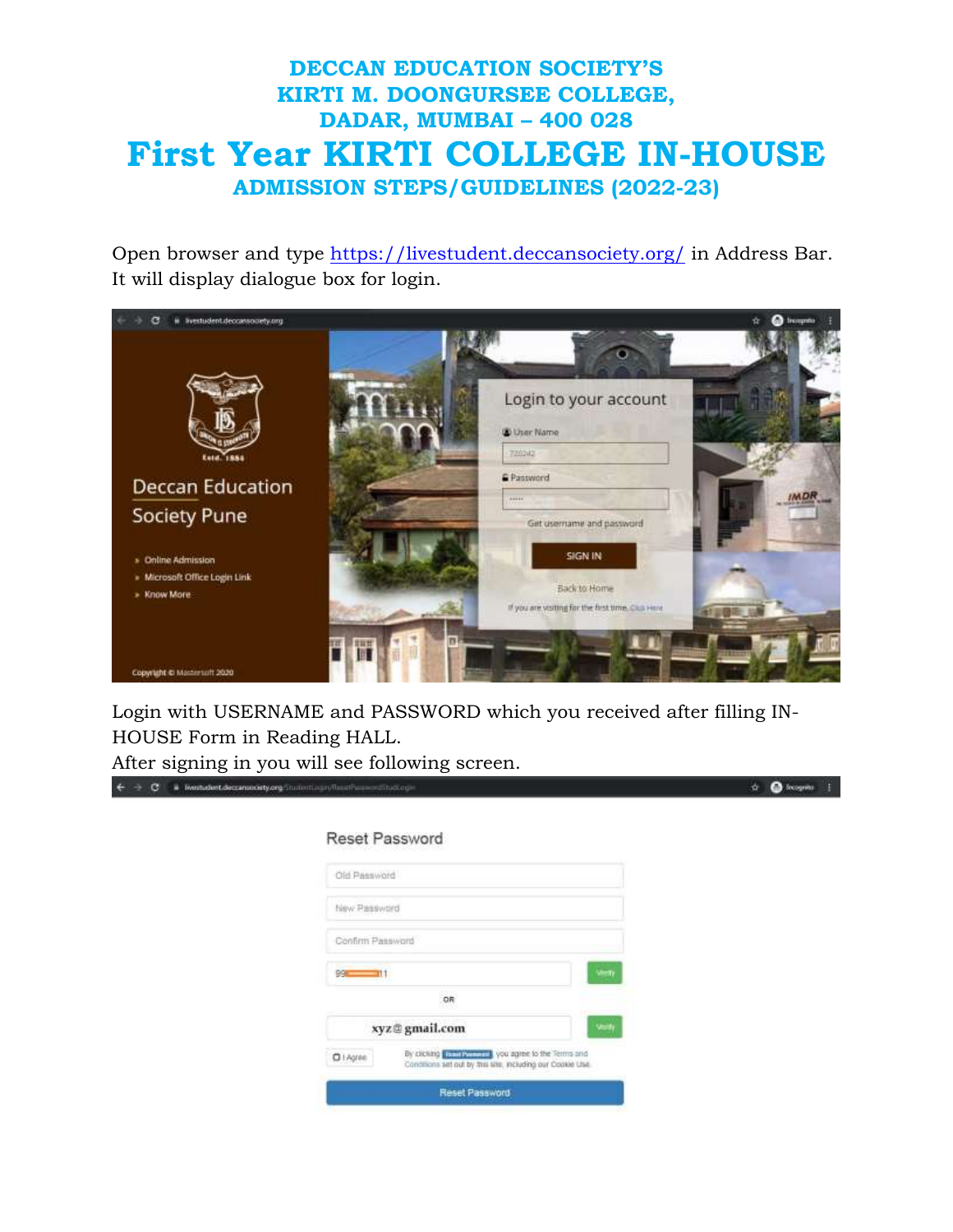In old password, enter the password which you received through SMS or E-MAIL. In new password enter new password as per your choice and confirm the same. Then click on verify Mobile Number OR E-MAIL which you want to verify. You will receive OTP which should be entered in the box given. Then click on SUBMIT --> click on " I AGREE " -- > and click on RESET PASSWORD.

| $\sigma$<br>÷ | # livestudent.deccansociety.org/50.udotd.com/Reservations/coll.com                                                                              | <sup>O</sup> income<br>宜。<br>÷ |
|---------------|-------------------------------------------------------------------------------------------------------------------------------------------------|--------------------------------|
|               | Reset Password                                                                                                                                  |                                |
|               | +++++                                                                                                                                           |                                |
|               | +++++                                                                                                                                           |                                |
|               | 49,699                                                                                                                                          |                                |
|               | <b><i>SMIN</i></b><br>$995 =$<br>d۱                                                                                                             |                                |
|               | OR<br><b>Volta</b>                                                                                                                              |                                |
|               | xyz@gmail.com<br>876100<br><b>SADINE</b>                                                                                                        |                                |
|               | By clicking <b>Elect Denoval 3</b> , you agree to the Terms and<br><b>BIApie</b><br>Crinofficms set out by this site, including our Cookie Use. |                                |
|               | Reset Password                                                                                                                                  |                                |

Your PASSWORD will get reset.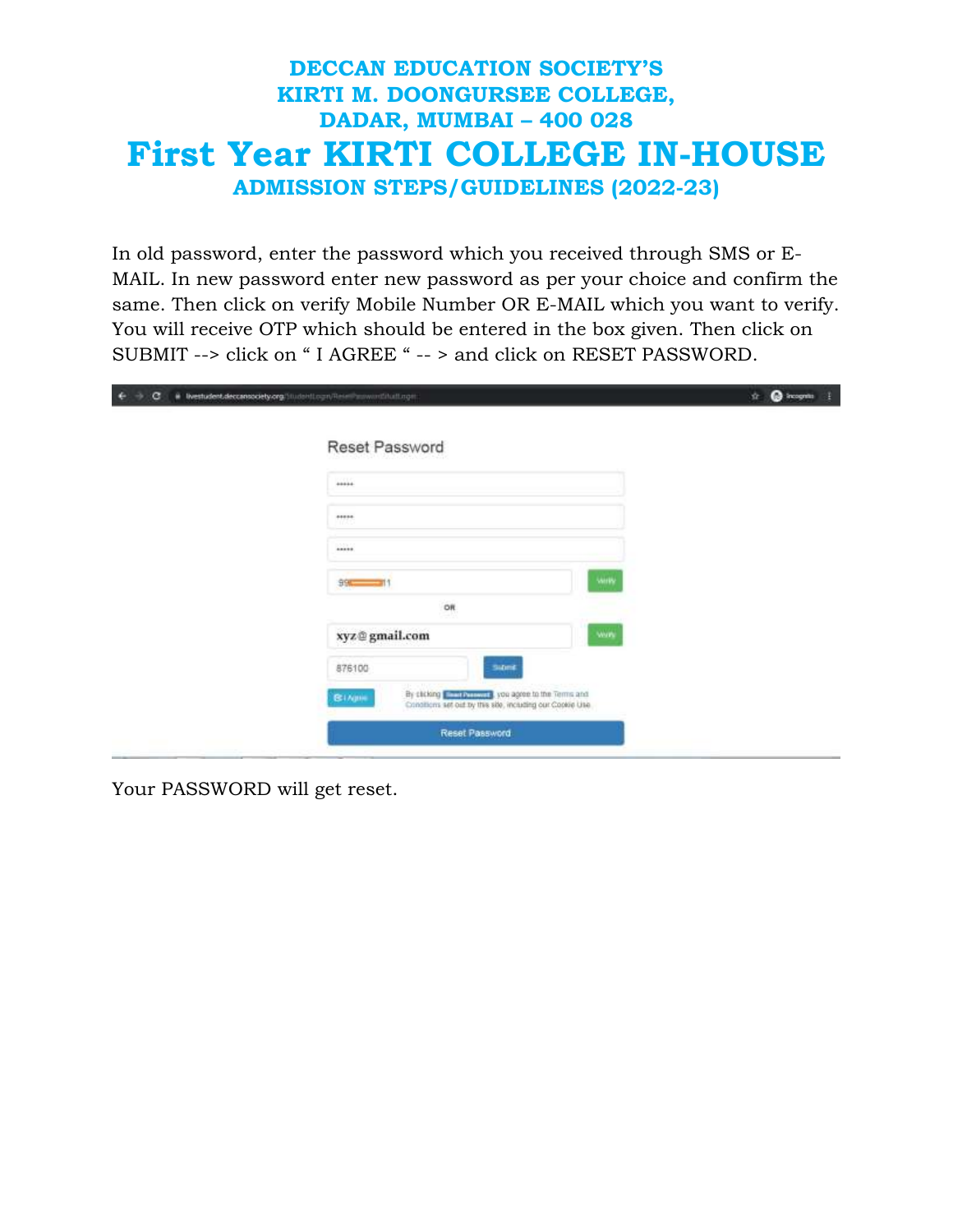Here, you will see original LOGIN screen again.



Enter your USERNAME and NEW PASSWORD and login.

After login successfully following screen will be shown.

| G                                                   | # Tivestudent.deccarsociety.org/inudentPortalDesbboard | <sup>2</sup> becomes<br>壺                                                   |
|-----------------------------------------------------|--------------------------------------------------------|-----------------------------------------------------------------------------|
| ≡                                                   |                                                        | @ Log Out<br>B. KIRTI M. DIOONGURSEE OOLLEGE OF ARTS. SCIENCE AND COMMERCE. |
| <b>MesterSett Claud</b>                             | <b>I.M.</b> Semester Wise Result                       | <b>Important Notice</b><br>▪                                                |
| <b>Hills TEST B COM</b><br>Session: 2021-2022       |                                                        | · Feet Reminder -No balance feet!                                           |
| <b>B</b> Dashboard                                  | 1.0                                                    | ۰                                                                           |
| <b>O</b> Profile                                    | 22                                                     |                                                                             |
| <b><i>CAttendance</i></b>                           | Percentage<br><b>三百</b>                                |                                                                             |
| <b>#ITLE/E-Learning</b>                             | 45                                                     |                                                                             |
| <b>Student Section</b>                              | $-1.0$<br>No Data                                      |                                                                             |
| $E$ samination                                      | <b>VisioSecretter</b>                                  |                                                                             |
| <b><i>Frees Receipt</i></b>                         |                                                        |                                                                             |
| <b>G</b> Feedback                                   | LM Semester Wise Attendance                            | Today's Events<br>н                                                         |
| <b>30 Crole Registration</b>                        | (1.0)                                                  | Event Not Available.                                                        |
| <b>DI</b> Payable Fees                              |                                                        |                                                                             |
| Mac/Needaders.decamatery.org/StudentPortatOutmount# |                                                        |                                                                             |

Here, please click on **ONLINE REGISTRATION** for filling college ADMISSION FORM.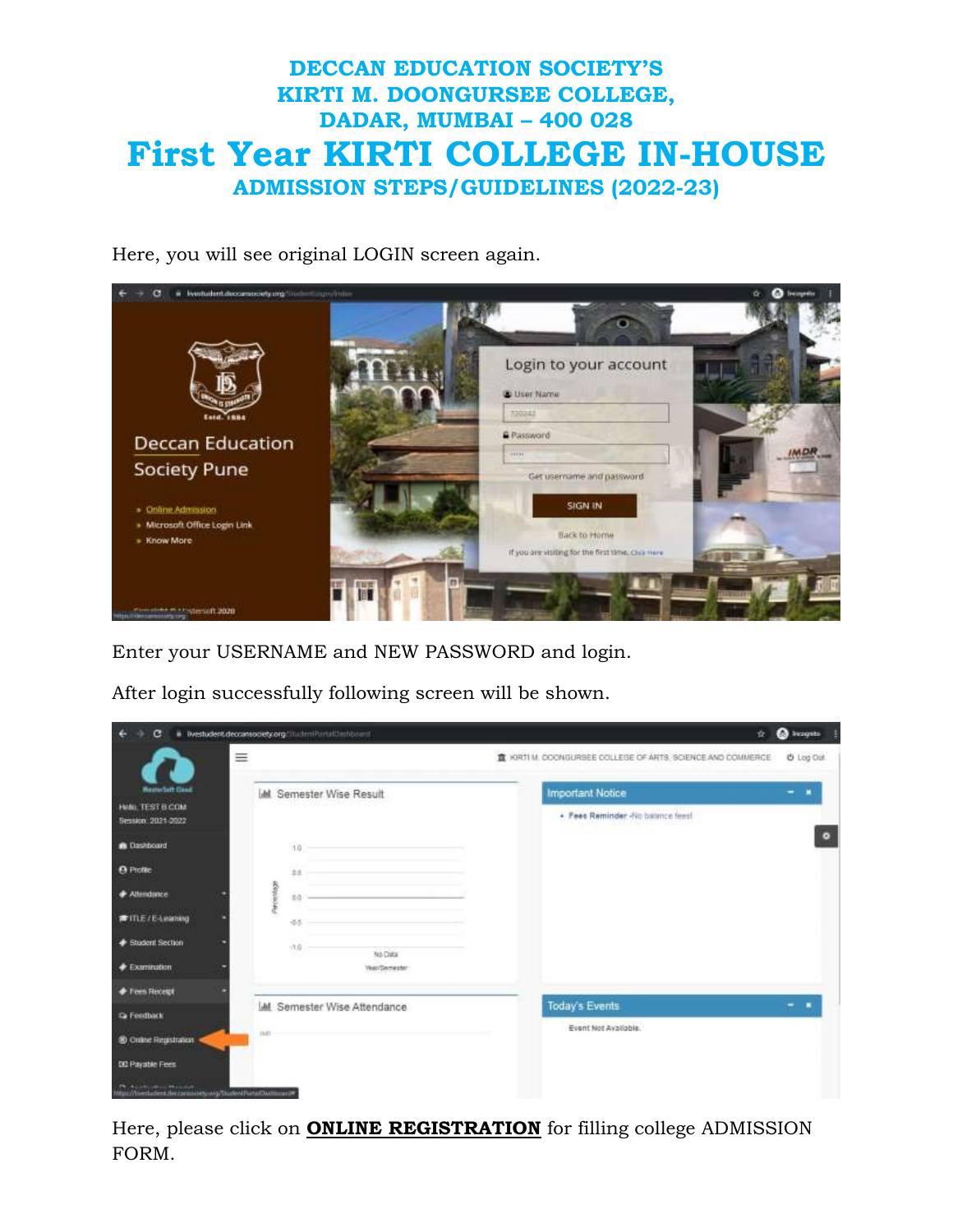| $\sim$<br>$\leftarrow$                        |   | C: + tivestudent.deccanociety.org//incler/Portal/Jesticoest# |      |                      | <b>Ca</b> Incognito<br>女 |
|-----------------------------------------------|---|--------------------------------------------------------------|------|----------------------|--------------------------|
| $\triangleq$ Examination                      |   | -14<br>No Dida<br>Year/Serventer<br>1.12                     |      |                      |                          |
| Fees Receipt                                  | ۰ |                                                              |      |                      |                          |
| <b>Ca Feestback</b>                           |   | LM Semester Wise Attendance                                  |      | Today's Events       | $-1$                     |
| C Chine Registrates                           |   | TEST                                                         |      | Event Not Available. | $\bullet$                |
| <b>A</b> Personal                             | о |                                                              |      |                      |                          |
| Address                                       | п |                                                              |      |                      |                          |
| A Photo/Sign                                  | ۰ |                                                              |      |                      |                          |
| <b>A</b> Exam Details                         | ۰ |                                                              |      |                      |                          |
| A Documents                                   | ۰ |                                                              |      |                      |                          |
| <b>4</b> Subject                              | ш | (1,2)<br><b>Jul</b>                                          | hall |                      |                          |
| $\triangle$ Continue                          | ۰ | No Data                                                      |      |                      |                          |
| Application Pint                              | п |                                                              |      |                      |                          |
| <b>CD Payable Fees</b>                        |   |                                                              |      |                      |                          |
| <b>Useran AVIII</b> N<br>A Application Report |   |                                                              |      |                      |                          |
| <b>EE</b> Reset Password                      |   | <b>Charles Charles All Three</b>                             |      |                      |                          |

After clicking on ONLINE REGISTRATION sub - menus will appear as Personal, Address, Photo/Sign, Exam Details, Documents, Subject, Confirm and Application Print. Click on Personal, enter required details and click on SAVE & NEXT. After that you will see ADDRESS details page where you have to fill address details, and then click on SAVE & NEXT.

Next Screen will be PHOTO/SIGN as shown below.

| с                                                                                                                | Ivestudent.decommody.org/Photological/Condentationales                                                              |                                                              | O Imagedia<br>÷            |
|------------------------------------------------------------------------------------------------------------------|---------------------------------------------------------------------------------------------------------------------|--------------------------------------------------------------|----------------------------|
| Microritett Close                                                                                                | ≡                                                                                                                   | 量 NRTI M: DOONGURSEE COLLEGE OF ARTS; SCIENCE AND COMMERCE   | @ 100 Out                  |
| Hinks, TEST B COM                                                                                                | Onine Registration - + Photo and Rignature Octain                                                                   |                                                              |                            |
| Session 2021-2022                                                                                                | <b>I AND A STREET AND A STREET AND A</b><br>Note: : * Marked is Mandaton 1<br>10. STA 10. MARCH 2014, INVESTIGATION |                                                              |                            |
| a Deshboard                                                                                                      | Ge thaten map *                                                                                                     | <b>/</b> Student Signifiant                                  | $\bullet$                  |
| <b>C</b> Pulle                                                                                                   | <b>Upload Phile</b>                                                                                                 | <b>Liproint Skpn</b>                                         |                            |
| <b># Allendance</b>                                                                                              | SORRY<br><b>RIC BRAND</b>                                                                                           | SORRY<br>NASHER                                              |                            |
| #TILE/E-Learning                                                                                                 |                                                                                                                     |                                                              |                            |
| Situatent Section<br><b>AND AND REAL</b>                                                                         | Please Select vand Image Be(a.g. UPG,PNG) (Max size 500 kB)                                                         | Please Select valst maps there g. "PG.PNG) (Max sure 300 km) |                            |
| <b>Examination</b>                                                                                               |                                                                                                                     |                                                              |                            |
| <b>+ Fees Recept</b>                                                                                             |                                                                                                                     |                                                              |                            |
| <b>G</b> Feedback                                                                                                |                                                                                                                     |                                                              |                            |
| @ Chilme Regnanation                                                                                             |                                                                                                                     | <b>Ballion A. New</b>                                        | <b>MATISCH IN Pressure</b> |
| <b>ISI Payable Fees</b>                                                                                          |                                                                                                                     |                                                              |                            |
| <b>By a considerable processing</b><br>Neurolis (Theodores and Contact Property and the company reserved to make |                                                                                                                     |                                                              |                            |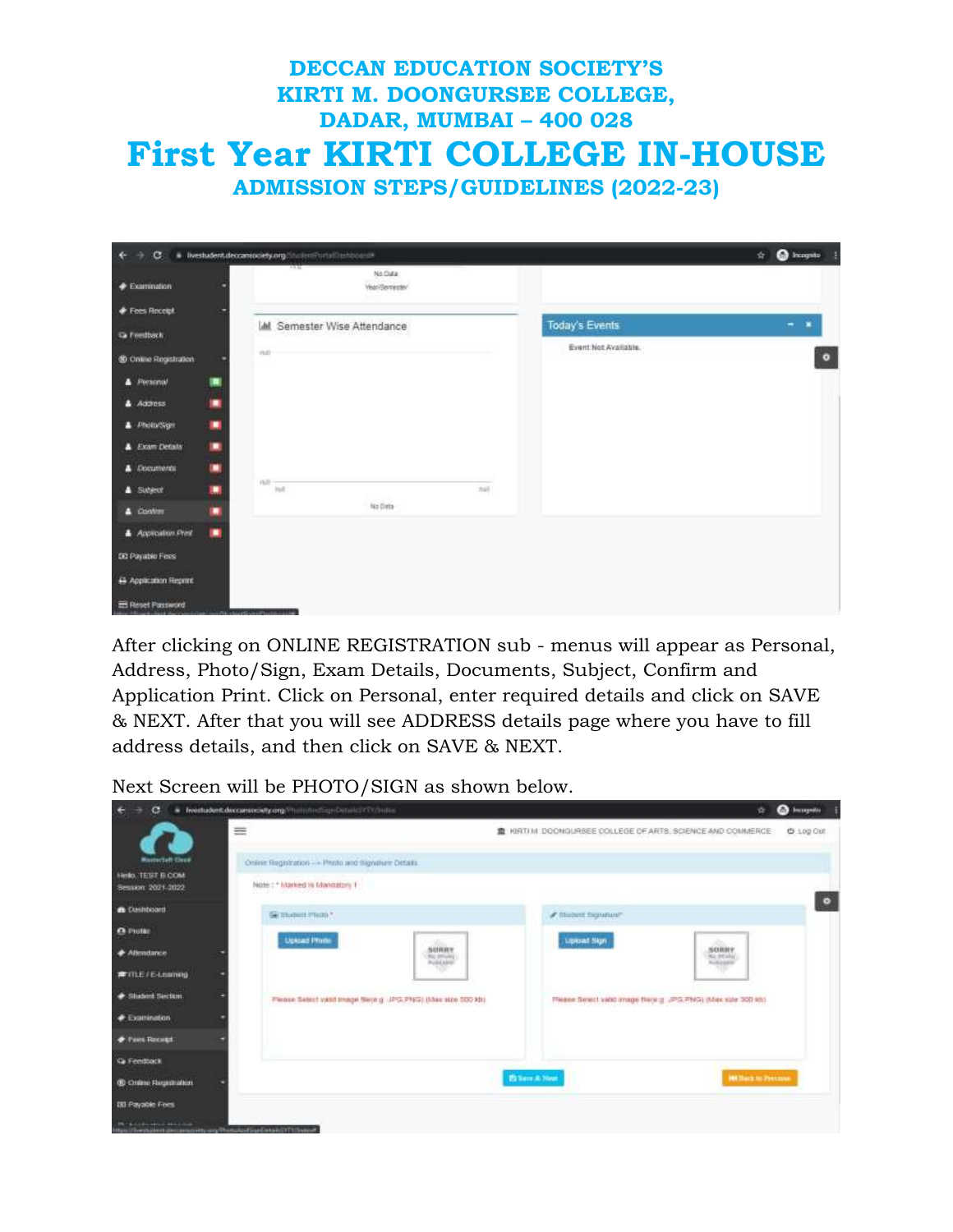Here upload Photo and Signature in required size, and then click on SAVE & NEXT.

On next page enter LAST EXAM DETAILS (12TH Std) ..

| $\leftarrow$<br>G                      | N Evestudent.decom/ociety.org/StudfministeristyTY/thdee. |            |                        | 聋                                                             | <b>O</b> Incopita |  |
|----------------------------------------|----------------------------------------------------------|------------|------------------------|---------------------------------------------------------------|-------------------|--|
|                                        | 亖                                                        |            |                        | B. KIRTI M. DOONGURSEE DOLLEGE OF ARTS. SCIENCE AND COMMERCE. | @ Log Out         |  |
| <b>MusicalSefr Closed</b>              | Online Registration -+ Exam Details                      |            |                        |                                                               |                   |  |
| Helo, TEST B.COM<br>Session: 2021-2022 | Note: : * Interiord is Mandatory 9.                      |            |                        |                                                               |                   |  |
| <b>R</b> Dashboard                     |                                                          |            |                        |                                                               |                   |  |
| <b>A</b> Profile                       | LAST EXAM DETAILS                                        |            |                        |                                                               |                   |  |
| <b>+ Attendance</b>                    | Exam Name *                                              | <b>HBC</b> | Total Marks            | 650                                                           |                   |  |
| <b>建</b> 排出法-teaming                   | Month "                                                  | UUNE       | Percentage 1           | 90.91                                                         |                   |  |
| # Student Section                      | 2200<br>Year."<br>74.75%                                 | 2021       | 1090 S.M<br>Roll No. * | A123456                                                       |                   |  |
| <b># Examination</b>                   | 2010/01/12<br>Result."                                   | PASS       | Board University*      | Maturashtra State board of secondary                          |                   |  |
| <b>Fees Recept</b>                     | Obtained Marks."                                         | 600        |                        |                                                               |                   |  |
| <b>Q</b> Feedback                      |                                                          |            |                        |                                                               |                   |  |
| @ Online Registration                  |                                                          |            | El fame & New          | <b>Million Ferrane</b>                                        |                   |  |
| <b>DD Payable Fees</b>                 |                                                          |            |                        |                                                               |                   |  |
| Philadelphia (Power)                   |                                                          |            |                        |                                                               |                   |  |

After entering details, click on SAVE & NEXT.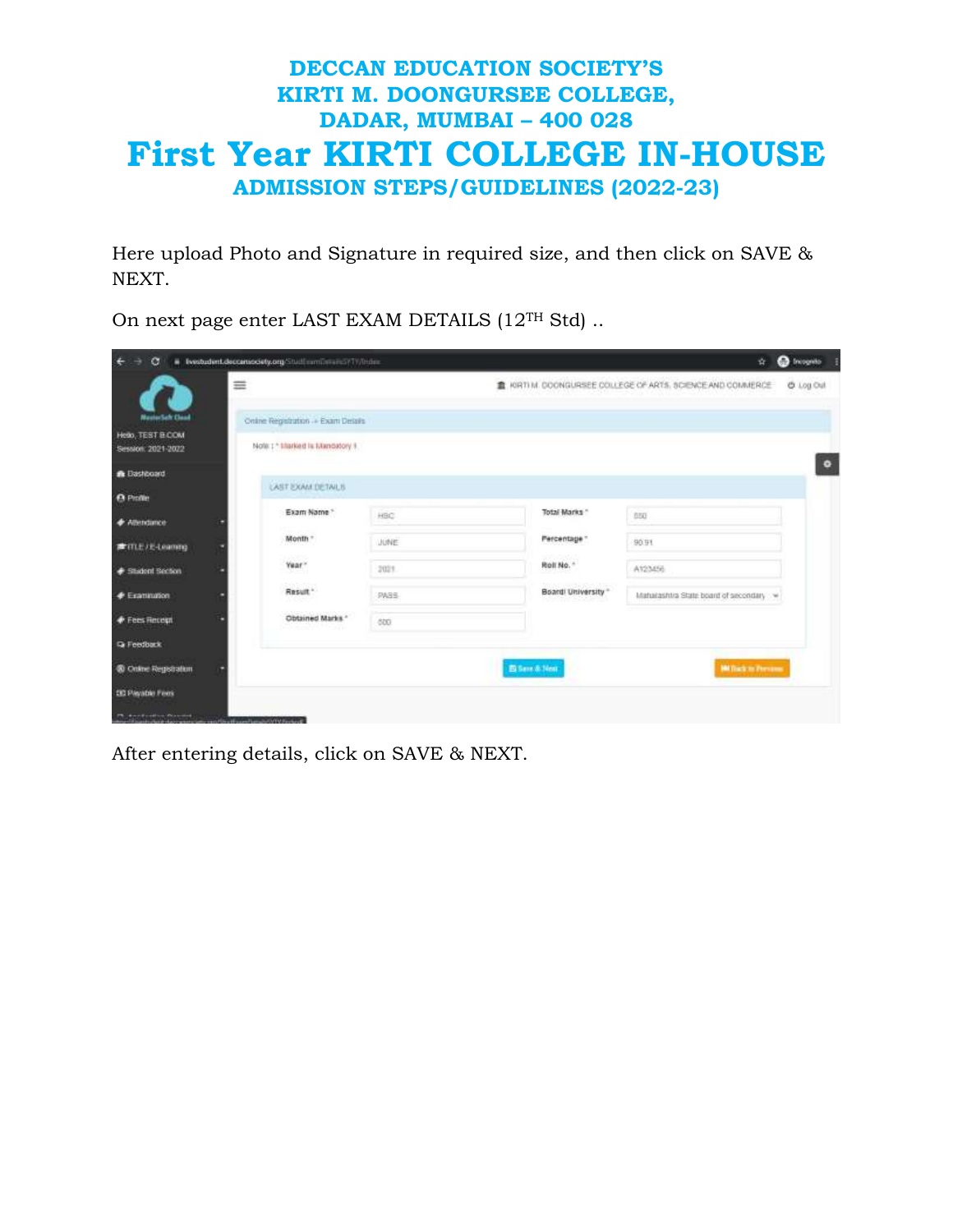

Next page will be of SUBJECT GROUP SELECTION.

| <b>Numerial Class</b>                                                            | Online Registration -> Subject Details              |                     |                      |                  |                                    |
|----------------------------------------------------------------------------------|-----------------------------------------------------|---------------------|----------------------|------------------|------------------------------------|
| <b>Hello TEST B COM</b><br>Sesson 2021-2022                                      | * Adamond is Mandatory 1                            |                     |                      |                  |                                    |
| <b>B</b> Dashboard                                                               | excuse<br>Madium / Instruction Medium *             |                     |                      |                  |                                    |
| <b>A</b> Profile                                                                 | <b>Bubject Group Selection</b>                      |                     |                      |                  |                                    |
| <b># Atlendance</b>                                                              | Subject Group*<br>1 FYSCOM                          | ×                   | $+341$ $2$           |                  | You can add 1 group preference(s). |
| 素讯E(Elaaming)                                                                    | <b>Subject Name</b>                                 | <b>Subject Code</b> | Preference 1:        | <b>F.Y.B.COM</b> |                                    |
| <b>Student Section</b>                                                           | ACCOUNTANCY AND FINANCIAL<br>MANAGEMENT (ACC)       | LIBCOMFSL1          |                      |                  | $\blacksquare$                     |
| <b>Communication</b>                                                             | BUSINESS COMMUNICATION (BC)                         | UBCOMPSE #          |                      |                  |                                    |
| <b><i>Fres Recent</i></b>                                                        | BUSINESS ECONOMICS (BE)                             | <b>UBOOMFSES</b>    |                      |                  |                                    |
| <b>Q</b> Feedback                                                                | COMMERCE PAPER I INTRODUCTION<br>TO BUSINESS) (COM) | UBCOMFSE2           |                      |                  |                                    |
|                                                                                  | EMADOWA KENTAK STUDIES (EUS)                        | LIBANUSERLE         |                      |                  |                                    |
|                                                                                  |                                                     |                     |                      |                  |                                    |
|                                                                                  |                                                     |                     |                      |                  |                                    |
| 00 Online Registration<br><b>SII Payable Fees</b><br><b>B</b> Application Report |                                                     |                     | <b>Blockhard</b> (3) |                  | <b>MASSACK ON PIPERINGS</b>        |

Here, first select SUBJECT GROUP, click on ADD and then click on SAVE & NEXT.

Now you will be on last page of application i.e. on CONFIRM.

| $\epsilon$                                                |   | @ @westudent.deccareociety.org/StudentChristellegistation/Continuity TV<br>ŵ.                                | <sup>6</sup> Incogratu |  |
|-----------------------------------------------------------|---|--------------------------------------------------------------------------------------------------------------|------------------------|--|
| <b>MasterSale Count</b>                                   | ≡ | KIRTI M. DOONGURSEE COLLEGE OF ARTS, BOIENCE AND COMMERCE                                                    | C Log Cut              |  |
| Hello, TEST E COM<br>Session: 2021-2022                   |   | Online Regratation - > Confine<br><b>Important Note</b>                                                      |                        |  |
| <b>R</b> Dashboard                                        |   | . You can not update data once continued!                                                                    |                        |  |
| <b>O</b> Profile                                          |   | 2 By clicking Contact, you agree to the Terms and Conditions art cut by this site, including our Cookie Use. |                        |  |
| <b>+ Atlendance</b>                                       |   | <b>CONFIRM</b><br><b>PREVIEW</b>                                                                             |                        |  |
| <b>#ITLE/E-Learning</b>                                   |   |                                                                                                              |                        |  |
| * Student Section                                         |   |                                                                                                              |                        |  |
| <b>Examination</b>                                        |   |                                                                                                              |                        |  |
| Frees Recept                                              |   |                                                                                                              |                        |  |
| <b>Ta Feedback</b>                                        |   |                                                                                                              |                        |  |
| <b>3</b> Online Registration                              |   |                                                                                                              |                        |  |
| <b>DD Payable Fees</b><br><b>CEL MUSICALISTS PROVIDER</b> |   |                                                                                                              |                        |  |
|                                                           |   | westwitercow currencely any Student Detroiting Internation Currency TVM                                      |                        |  |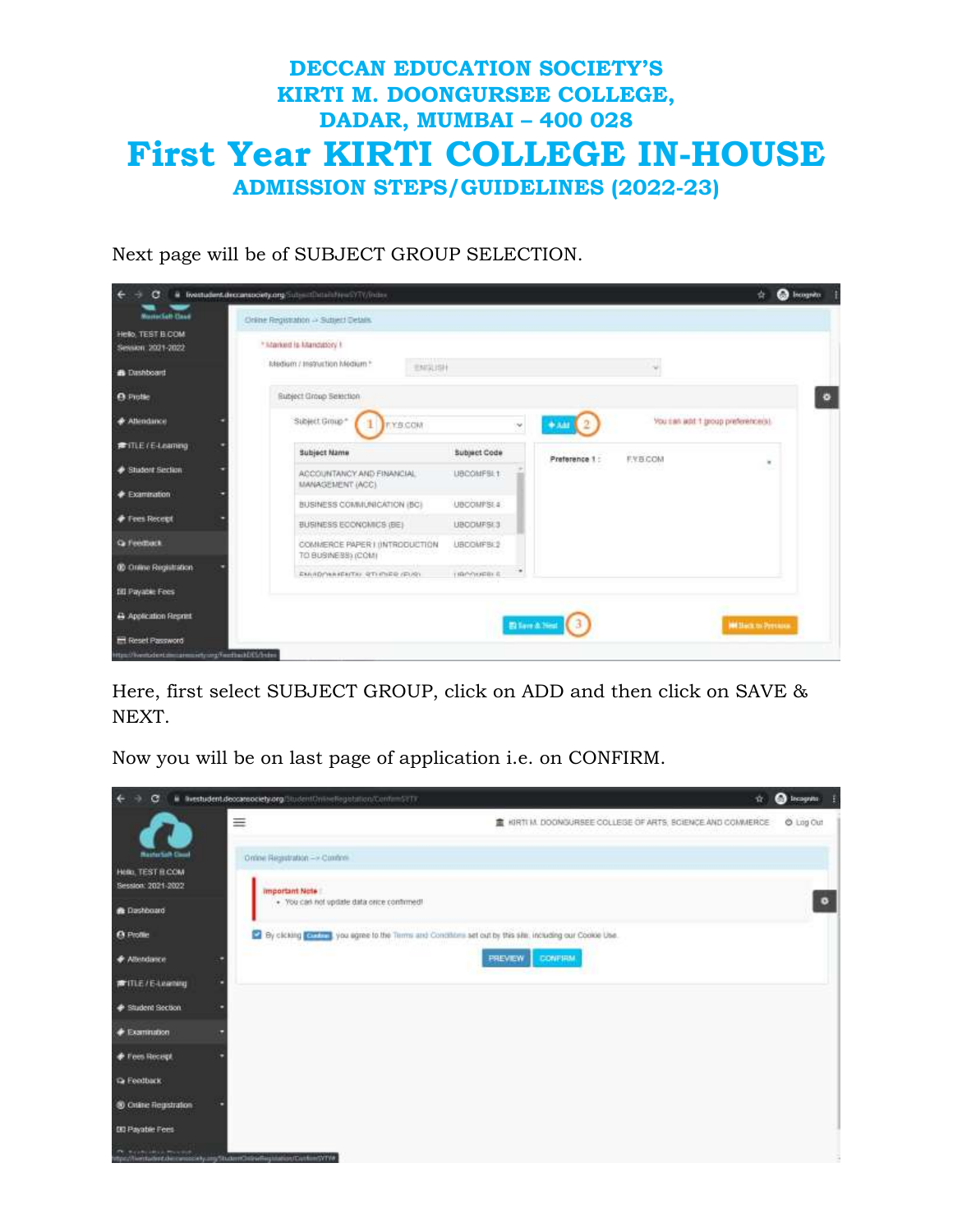Here you can confirm your application after reviewing the same. When you will click on PREVIEW button, you will see all the details you have filled in your application. Please go through all the details, if all details are OK, click on CONFIRM.

| e.                                                                                                             | # Ilvestudent.deconsociety.org/StudentOnlinnRegistation/ConfirmSYTY.<br>宜                                  | <sup>O</sup> Incogratu |
|----------------------------------------------------------------------------------------------------------------|------------------------------------------------------------------------------------------------------------|------------------------|
| <b>Numerial Coast</b>                                                                                          | ≡<br>T KIRTI M. DOCNGURSEE COLLEGE OF ARTS. SCIENCE AND COMMERCE.<br>Online Registration -> Cooferer       | O Log Cut              |
| HOO, TEST B.COM<br>Session: 2021-2022                                                                          | Important Note<br>· You can not update data once continned!                                                |                        |
| <b>B</b> Destboard                                                                                             |                                                                                                            |                        |
| <b>O</b> Piofile                                                                                               | By clicking Contact you agree to the Tennis and Constitute set out by this site, including our Cookie Use. |                        |
| <b><i>CAthendance</i></b>                                                                                      | <b>CONFIEM</b><br><b>PREVIEW</b>                                                                           |                        |
| <b>度用上尺-Learning</b>                                                                                           |                                                                                                            |                        |
| # Student Section                                                                                              |                                                                                                            |                        |
| $E$ samination                                                                                                 |                                                                                                            |                        |
| <b>Fees Receipt</b>                                                                                            |                                                                                                            |                        |
| <b>Q</b> Feedback                                                                                              |                                                                                                            |                        |
| $-10 - 110$<br>@ Cruine Registration                                                                           |                                                                                                            |                        |
| <b>DD Payable Fees</b>                                                                                         |                                                                                                            |                        |
| A contracto a composición de composición e a constructivamente de la constructiva de la constructiva de la con |                                                                                                            |                        |

After confirming the application take PRINTOUT of APPLICATION and submit in College whenever it will be demanded. Also save the SOFT COPY of application for future.

AFTER VERIFICATION OF FORM YOU WILL RECIVE NOTIFICATION FOR PAYMENT PROCESS.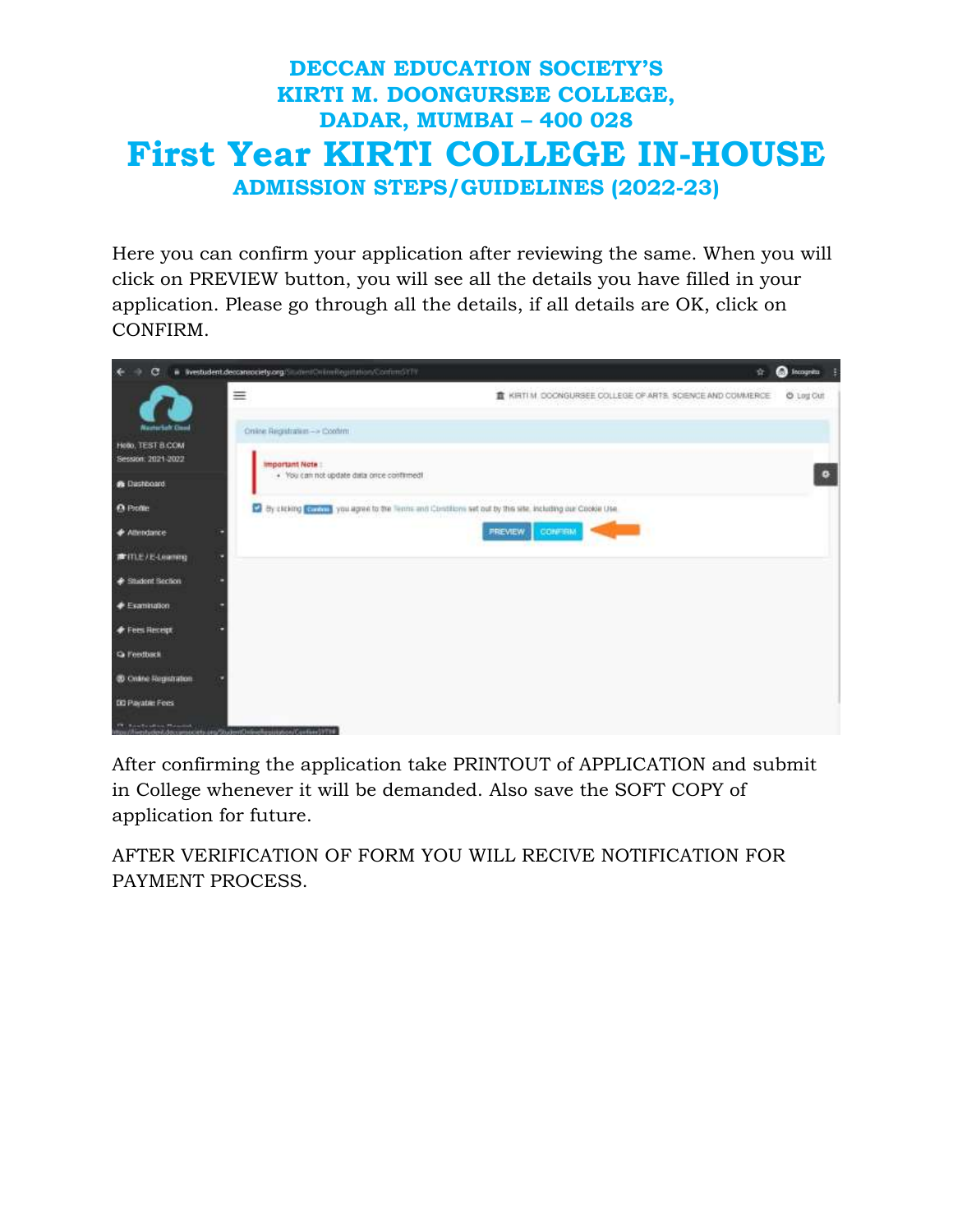



|                          | $\equiv$                                 |                              | $A = 0$<br>WE ENGINE COLLEGE BANKET |                    |  |
|--------------------------|------------------------------------------|------------------------------|-------------------------------------|--------------------|--|
| feepayr <sup>17</sup>    |                                          | Fees fireasup                |                                     |                    |  |
| KAMBLE EMARCAT<br>NAMERY |                                          |                              |                                     |                    |  |
| 709690                   |                                          | Amount                       |                                     |                    |  |
| a Colzie                 | 4. Now Partners will be independ without | You are paying:              |                                     |                    |  |
| Make Paymont<br>٠        | 4 have in Pagement to any reflected data |                              | <b>THE WAY AND ARRESTS</b>          |                    |  |
| EE Fres Receipt          | <b>ACTION</b><br><b>FLESTYPE</b><br>×    |                              | <b>CURRENT DUE FEES</b>             | AMOUNT EE ING PAID |  |
| O M Payment Status:      | ы<br><b>Other Mod Fare Of</b>            | Proceed to Payment<br>Cancel | 580                                 |                    |  |
|                          |                                          |                              |                                     | 300,00             |  |
|                          |                                          |                              | <b>TOTAL PAYABLE</b>                | 380.00             |  |
|                          |                                          |                              |                                     |                    |  |
|                          |                                          | El Ver Jimm                  |                                     |                    |  |
|                          |                                          |                              |                                     |                    |  |
|                          |                                          |                              |                                     |                    |  |
|                          |                                          |                              |                                     |                    |  |
|                          |                                          |                              |                                     |                    |  |

\* \* \* 1